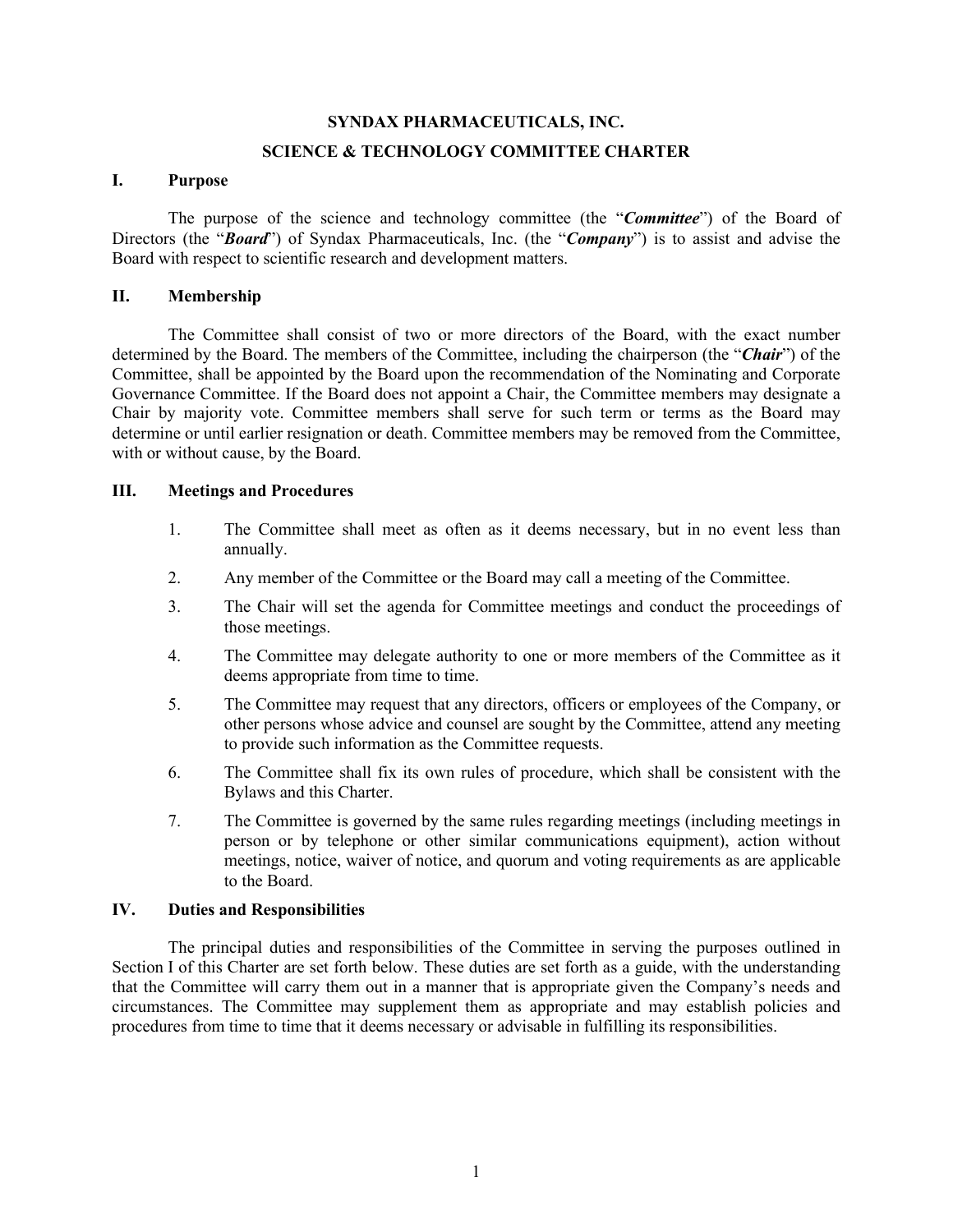The Committee will:

- 1. Provide recommendations to the Board and management on research and development portfolio structure and optimization;
- 2. Provide recommendations to the Board and management on path to clinic and path to market strategies for the Company's programs;
- 3. Provide recommendations to the Board and management on potential buy-side business development opportunities from a scientific, medical and regulatory perspective;
- 4. Assist management in screening and technically evaluating buy-side business development opportunities from a scientific, medical and regulatory perspective;
- 5. Support management in strategizing, messaging and networking with respect to sell-side business development opportunities from a scientific and technical perspective;
- 6. Perform such other functions as may be deemed necessary or convenient in efficiently carrying out the foregoing; and
- 7. Any other such function as the Board may from time to time assign to the Committee.

## **V. Studies and Advisers**

The Committee, in discharging its responsibilities, may conduct, direct, supervise or authorize studies of, or investigations into, matters within the Committee's scope of responsibility, with full access to all books, records, facilities and personnel of the Company. The Committee shall have the authority, in its sole discretion, to retain or obtain the advice and assistance of outside legal counsel and other consultants, accountants, experts and such other advisers as it deems necessary (each a "*Consultant***,**" and collectively, the "*Consultants*") to assist the Committee in connection with its functions, including any studies or investigations. The Committee shall be directly responsible for the appointment, compensation, and oversight of the work of any Consultant retained by the Committee. The Company will provide for appropriate funding, as determined by the Committee, for (i) payment of reasonable compensation to any Consultant retained by the Committee and (ii) ordinary administrative expenses of the Committee that are necessary or appropriate in carrying out its duties and functions.

The Committee is not required to implement or act consistently with the advice or recommendations of its Consultants, and the Committee's ability or obligation to exercise its own judgment in fulfillment of its duties shall not be affected by the authority granted in this Charter.

## **VI. Minutes and Reports**

The Committee will maintain written minutes of its meetings and copies of its actions by written consent, and will cause such minutes and copies of written consents to be filed with the minutes of the meetings of the Board. The Committee shall report regularly to the Board regarding its actions and make recommendations to the Board as appropriate.

#### **VII. Delegation of Duties**

In fulfilling its responsibilities, the Committee shall be entitled to delegate any or all of its responsibilities to a subcommittee of the Committee, but only to the extent consistent with the Company's